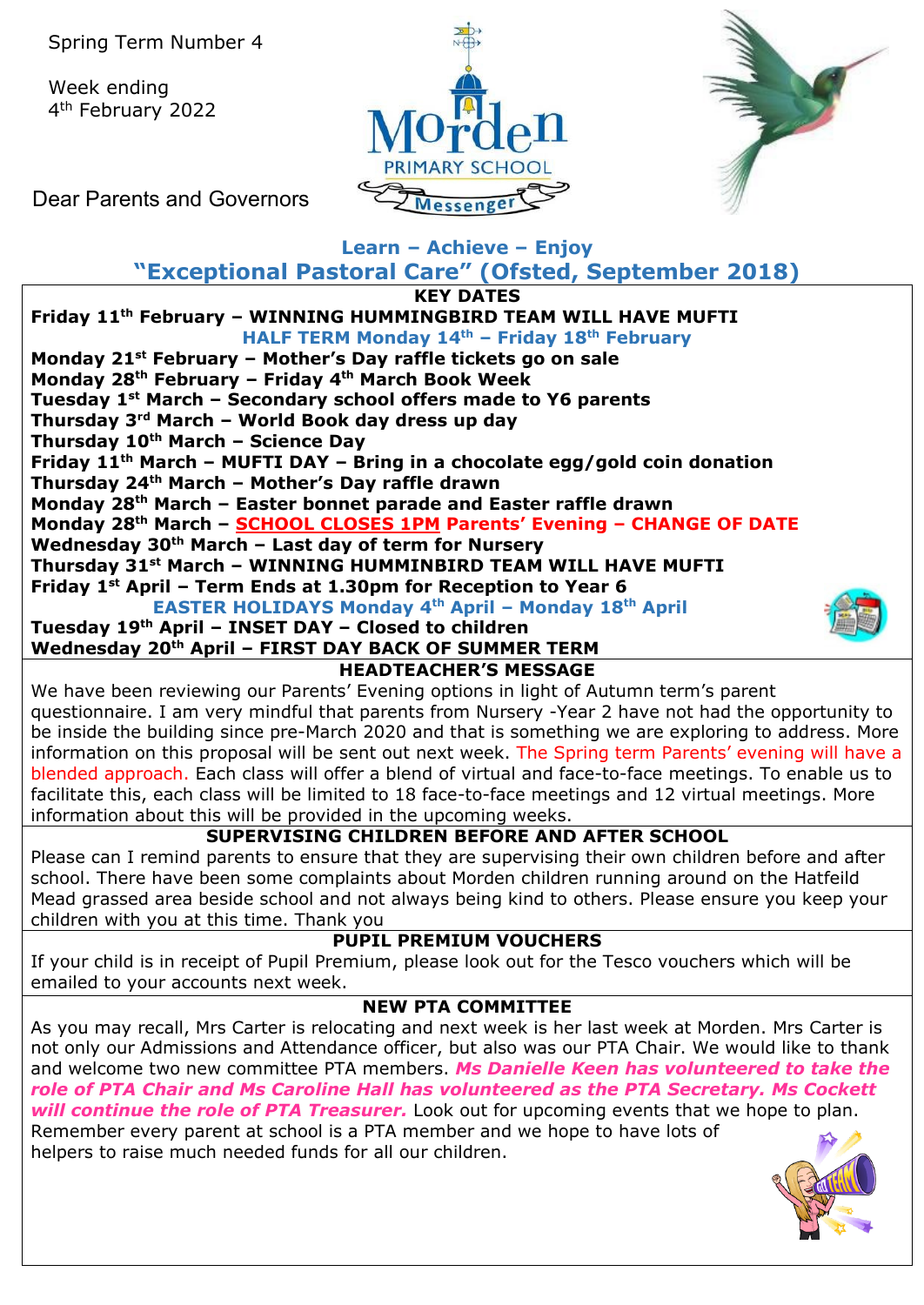## **LEARNERS OF THE WEEK**

Congratulations this week's Learners of the Week

#### w/e 4<sup>th</sup> February, Week 5

| <b>CLASS</b>  |             | <b>LEARNER OF THE WEEK</b>                                                                                                     | <b>HIGH 5 - VALUE WINNER</b> |                                                                                                                                                 |  |
|---------------|-------------|--------------------------------------------------------------------------------------------------------------------------------|------------------------------|-------------------------------------------------------------------------------------------------------------------------------------------------|--|
|               | <b>NAME</b> | <b>REASON</b>                                                                                                                  | <b>NAME</b>                  | <b>REASON</b>                                                                                                                                   |  |
| Yellow        | Ria         | For demonstrating resilience when learning<br>with only one hand this week.                                                    | Teddy T                      | Teamwork – for being a kind friend.                                                                                                             |  |
| Red           | Jasmine     | For her amazing writing completed in<br>Literacy.                                                                              | Joel                         | Respect – for being a good listener in class.                                                                                                   |  |
| Green         | Saoirse     | For demonstrating amazing skills using<br>water colours in Art.                                                                | Imani                        | Responsibility-Taking care of the classroom<br>resources. Thank you!                                                                            |  |
| Blue          | Callum      | For his phenomenal Roman shield that he<br>made in home learning!                                                              | Vihaan                       | Teamwork during our cricket tournament.                                                                                                         |  |
| <b>Purple</b> | Hareni.     | For completing her Home Learning in a<br>creative way.                                                                         | Omarion                      | Challenge - challenging himself to improve<br>his cricket skills.                                                                               |  |
| Silver        | Adam        | For demonstrating an excellent knowledge<br>of the topic `Earth and Space' in Science.                                         | Matilda                      | Teamwork - For working really well with your<br>learning partner in all subjects.                                                               |  |
| Gold          | Masroor     | For being super quick at all his times tables<br>and supporting his classmates in a mini hit<br>the button tuition tournament. | Gold<br>Class                | Resilience & Challenge - showing amazing<br>effort and determination throughout<br>Assessment Week (and making me very<br>proud $\circled{c}$ ) |  |

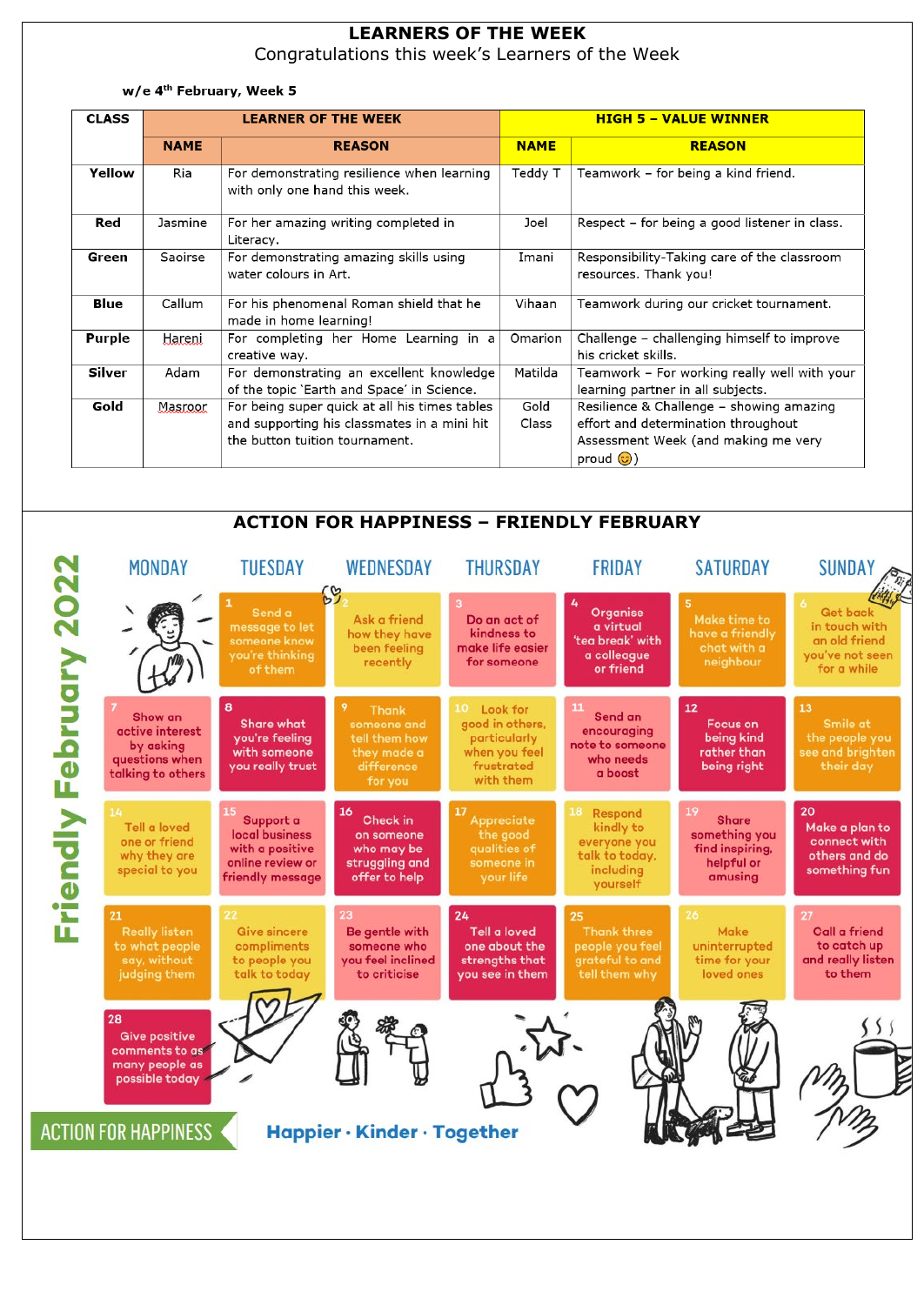Winners this week…

### **GOLD: Ajay, Jude PLATINUM: Hareni HUMMINGBIRD: Awais, Siana BRONZE 2: Hazel**



**Currently Firecrown are in the lead, but it is very close! The Spring 1 winning team, announced on next Thursday's assembly, will be able to wear Mufti on Friday! Good luck!**

| Hummingbird Team Point Chart: Spring 1 2022<br>Learn - Achieve - Enjo |               |              |        |                |                  |  |  |  |
|-----------------------------------------------------------------------|---------------|--------------|--------|----------------|------------------|--|--|--|
| <b>Whole School</b>                                                   | <b>Rufous</b> | <b>Comet</b> | Zafiro | <b>Xanthus</b> | <b>Firecrown</b> |  |  |  |
|                                                                       |               |              |        |                |                  |  |  |  |
| week 1 & 2                                                            | 86            | 88           | 100    | 88             | 102              |  |  |  |
| week 3 w/c 1/th<br>Jan                                                | 39            | 16           | 34     | 31             | 33               |  |  |  |
| week 4 w/c 24th<br>Jan                                                | 51            | 30           | 25     | 51             | 31               |  |  |  |
| week 5 w/c 31st<br>Jan                                                | 66            | 66           | 73     | 68             | 79               |  |  |  |
| week 6 w/c 7th<br>Feb                                                 |               |              |        |                |                  |  |  |  |
| Total                                                                 | 242           | 200          | 232    | 238            | 245              |  |  |  |

### **Free Fitness sessions with Fit4Kids** Fitness advice, with hands-on activities about understanding amounts of sugar in different foods & drink, concluded with an awesome fit circuit packed with fun exercises!

- Hands-on nutritional activities
- Understanding of traffic light system
- Exciting physical circuit to music

For children aged 6-11

Booking required: [Children's Fitness sessions with](https://www.eventbrite.com/cc/childrens-fitness-sessions-with-fit4kids-108639)  [Fit4Kids | Eventbrite](https://www.eventbrite.com/cc/childrens-fitness-sessions-with-fit4kids-108639)

### **Mindfulness Superheroes**

Children can learn simple techniques to help them take control of their mental well-being and become true Mindfulness Superheroes.

Through games and exercises the children will learn strategies to help them cope with unwanted emotions they may be experiencing and how to control their breathing and heartbeat to cultivate calm and resilience.

MERTON COUNCIL

# **FREE Health and Fitness Workshops for Children**

at:



Join Fit4Kids for a health and fitness session. For children aged 6-11

- · Hands-on nutritional activities
- Understanding of traffic light system
- Exciting physical circuit to music

Mitcham Library, 14 February at 12.30pm Pollards Hill Library, 14 February at 2.30pm Raynes Park Library, 15 February at 10.30am Morden Library, 15 February at 1pm

#### Sessions run for 45 minutes

Booking required via Eventbrite www.mertonlibraries.eventbrite.co.uk or scan the QR code below.





www.merton.gov.uk/libraries